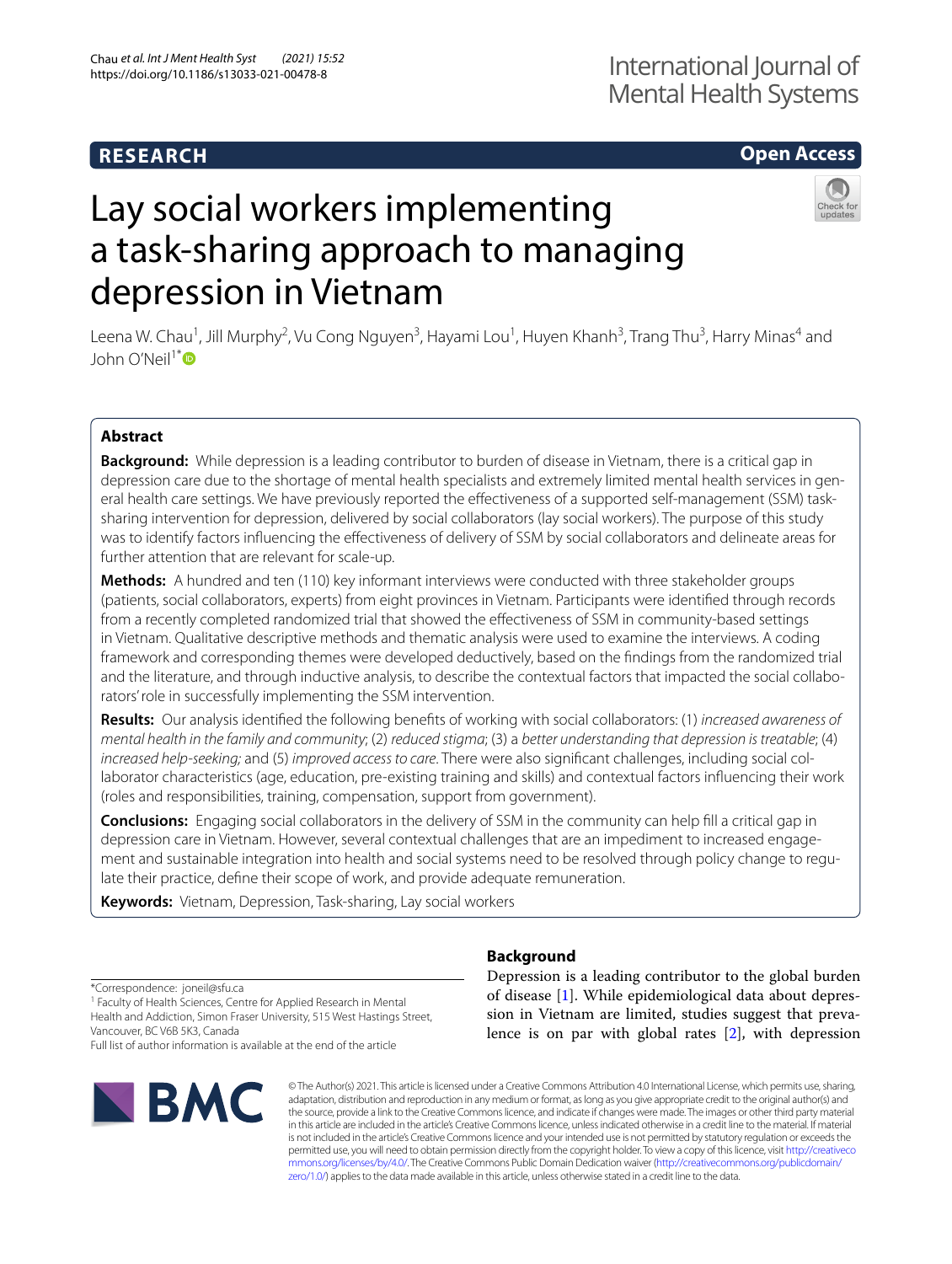being the second most common mental disorder after alcohol use disorder in Vietnam [[3\]](#page-9-2). Like in many other low- and middle-income countries (LMICs), there is a critical gap [[4\]](#page-9-3) in depression care due to the shortage of mental health specialists and extremely limited mental health services in general health care settings [[5\]](#page-9-4). Despite the Government of Vietnam's progress toward improving the delivery of community-based services through the Community Mental Health Program [[6\]](#page-9-5), care for depression is minimally available and services are still concentrated in inaccessible and underfunded tertiarycare facilities  $[7, 8]$  $[7, 8]$  $[7, 8]$  $[7, 8]$ . The ongoing COVID-19 pandemic will likely create increased need and demand for mental health services, placing added strain on the existing mental health system. To help address this gap, task-sharing—the expansion of the delivery of health care services by non-specialist providers, including lay health workers, who have received basic training in the context and delivery of an intervention but have received no formal professional certifcate or degree [\[9](#page-9-8), [10](#page-9-9)], has emerged as a viable means to improve access to mental health care in LMICs [[11–](#page-10-0)[13](#page-10-1)].

Despite a large literature on the efectiveness of lay health workers in a number of areas in LMICs, including maternal and reproductive health [\[14](#page-10-2), [15](#page-10-3)], child health [\[16](#page-10-4)], HIV [[17\]](#page-10-5), malaria screening and treatment [[18\]](#page-10-6), and mental health  $[19]$  $[19]$  $[19]$ , there is virtually no mention of lay social workers in this literature. However, increased engagement and sustainable integration of lay health workers into national health care systems has been shown to require the development and implementation of policies that regulate and support their work, including incentives afecting motivation, adequate training and supportive supervision, workload, and compensation [\[13](#page-10-1), [20–](#page-10-8)[23](#page-10-9)] that are consistent with the local economy and environment [[24\]](#page-10-10). Our study demonstrates these same considerations apply to lay social workers.

In Vietnam, the Ministry of Health (MOH) and the Ministry of Labour, Invalids and Social Afairs (MOLISA) are responsible for diferent but overlapping components of the mental health system. Both have policy mandates to improve community-based depression care. The network of national and provincial psychiatric hospitals and primary care clinics are the responsibility of MOH, while MOLISA is responsible for social workers and overseeing the social protection system that provides rehabilitation and social support services to persons with mental illness [[25,](#page-10-11) [26\]](#page-10-12). Unique, and relatively new, to Vietnam is a group of lay social workers known as social collaborators who are primarily the responsibility of MOLISA and are mobilized at the community level to provide social support to community members. They are well established now in only a few provinces, but MOLISA is working to expand their contribution to other parts of Vietnam. Social collaborators include retired civil servants, Women's Union members, ex-village health workers, village Red Cross members, and other local leaders of social groups who volunteer to support other community members experiencing social difficulties. In fact, many perform multiple functions at the community level and may also function as lay health workers, or in other occupational roles. Yet there is substantial variation in their training and experience, scope of work, and remuneration resulting from a lack of regulation and accreditation. For the most part they are unsalaried, although some may receive stipends for carrying out certain tasks [\[27](#page-10-13)].

The Mental Health in Adults and Children-Frugal Innovations (MAC-FI) study, funded jointly by Grand Challenges Canada and MOLISA, implemented a community-based mental health intervention as a randomized controlled trial (RCT) that demonstrated improved depression care in Vietnam using task-sharing approaches [[27\]](#page-10-13). MAC-FI included an examination of the contextual factors afecting the integration and sustainability of service delivery by social collaborators in Vietnam's mental health system. Although there is a growing literature on task-sharing for mental health care using lay health workers in LMICs [\[19](#page-10-7)], to the best of our knowledge this is the frst research that examines contextual factors infuencing integration and sustainability of lay workers in the social services sector for improving mental health care.

The MAC-FI team, composed of Vietnamese (from the Institute of Population, Health and Development [PHAD]), Canadian, and Australian investigators, in collaboration with MOLISA, implemented a decentralized approach to mental health care that included a tasksharing intervention utilizing both the health and social services sectors for training and supervision to deliver a supported self-management (SSM) intervention to adults in community-based settings in Vietnam [[5](#page-9-4)]. SSM, consisting of an *Antidepressant Skills Workbook (ASW)* [[28](#page-10-14)] and supportive coaching, is based on cognitive behavioural therapy principles (e.g., behavioural activation, problem solving, goal setting) and utilizes task-sharing approaches [\[29](#page-10-15)], with regular coaching support delivered by social collaborators. Social collaborators were selected by MOLISA to deliver the intervention because they were recognized as trusted community members with experience supporting people in social and emo-tional difficulty [\[5](#page-9-4)]. A provincial-level social worker provided supervision and support to evaluate fdelity. Full details of the SSM intervention are described elsewhere [[27\]](#page-10-13). Results showed that SSM was successful at reducing symptoms of depression when compared with the control group, who received care as usual [[27\]](#page-10-13).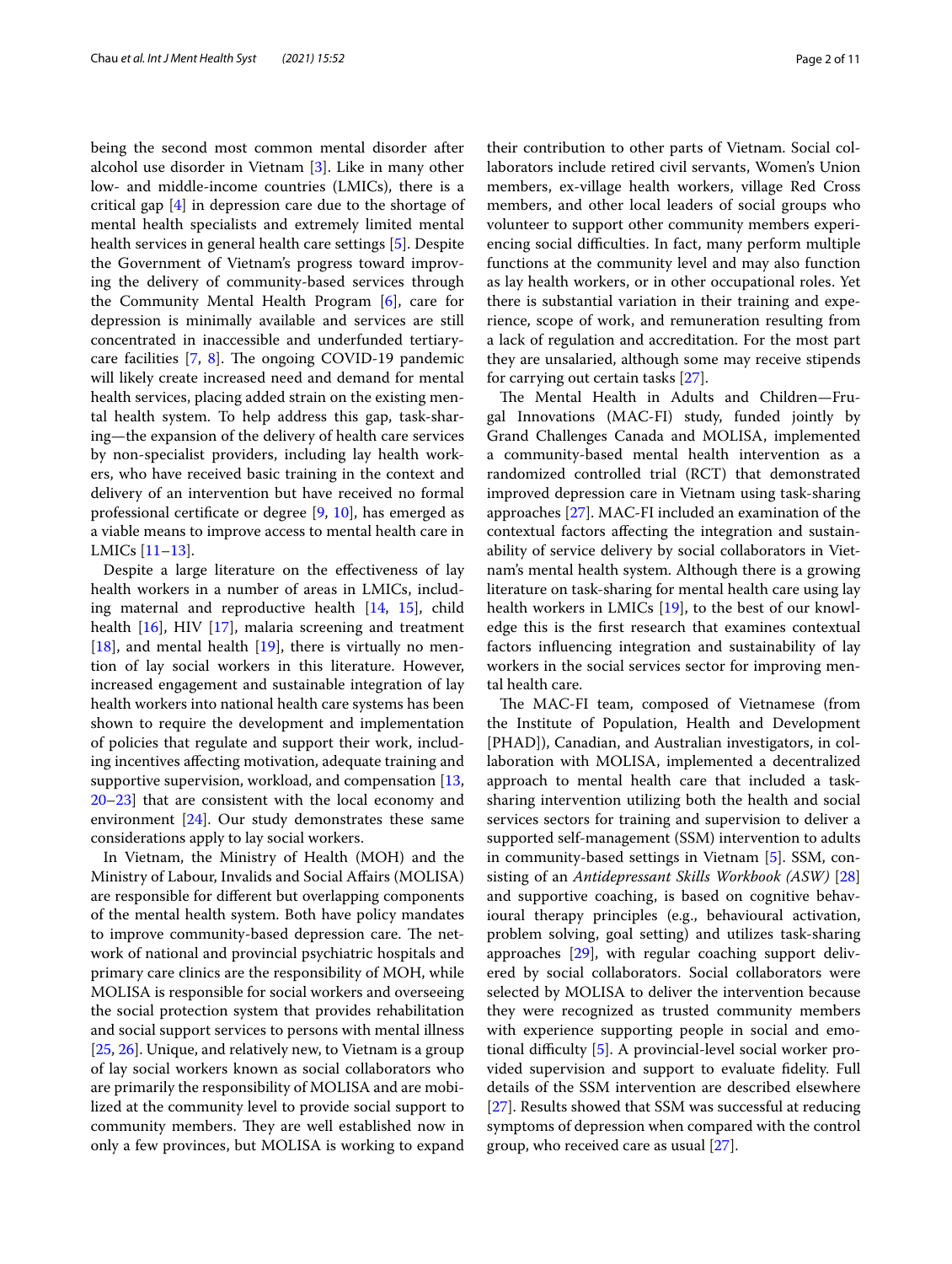The objective of this paper is to identify factors influencing the efectiveness of delivery of an SSM intervention for depression by social collaborators (lay social workers) and to delineate areas for further attention that are relevant for scale-up.

# **Methods**

Data collection for this paper took place in eight provinces in Vietnam at the conclusion of the MAC-FI study [[27\]](#page-10-13). Semi-structured interviews were conducted with a convenience sample of 110 participants, drawn from the population of patients, social collaborators, and expert stakeholders who participated in the MAC-FI RCT. Forty patients (from 376 in the RCT) and 47 social collaborators (from 336 in the RCT) were recruited from 32 randomly selected communes, two from each participating district. Twenty-three expert stakeholders were recruited from Hanoi, the capital of Vietnam, and from participating provinces.

Patients were identifed through records from the MAC-FI study and subsequent monitoring and evaluation of program implementation in the eight provinces. Eligibility criteria included being an adult aged  $18 +$ , having had a score of 7 or over on the self-reporting questionnaire 20-item [\[30](#page-10-16)] indicating depression caseness, and having been subsequently referred to the MAC-FI study. Interviews with patients focused on the barriers and drivers to participation and adherence.

The social collaborators were trained as part of the MAC-FI study to deliver SSM and were identifed through our ongoing contact with the local health centres where the MAC-FI study occurred. Interviews with social collaborators focused on the challenges and benefts of delivering the intervention at the community level. Patient and social collaborator interviews were conducted by PHAD research staf, with periodic observation by a study investigator.

Purposive sampling was used to recruit expert stakeholders, comprised of primary care and social services managers and policy makers in the health and social services sectors at the provincial and national levels. Interviews with expert stakeholders sought to capture contextual factors infuencing the scale-up and implementation of the SSM, including continued delivery by social collaborators. Expert stakeholder interviews were conducted by the study investigators. An interpreter assisted when needed.

#### **Participant characteristics**

Of the 376 patients in the study 84.5% were women and 18.7% were over 55 years (yrs) of age. Of the patients interviewed, 90.0% were women and 37.5% were over 55 yrs of age. Of the 336 social collaborators who worked on the project 81.5% were women and 46.6% were over 55 yrs of age. Of the 47 social collaborators interviewed, 78.7% were women and 48.9% were over 55 yrs of age.

As indicated above, the social collaborator role is relatively new in Vietnam and is only well established in a few provinces. Lay workers in villages often function in multiple roles where they interact with diferent organizations outside the village to represent their communities' interests. In our study, some participants were working primarily in the social collaborator role with MOLISA, some in combined roles as social collaborators and village health workers, and some who were recruited and trained to function as social collaborators from other roles in the village, with 35 of the 47 social collaborators interviewed functioning primarily in the social collaborator role. In all cases, social collaborators working on the project were trained in the lay social worker role of providing the SSM intervention to people in the village living with depression. Although social collaborators (and village volunteers generally) rarely have more than basic primary education, in situations where a retired person is functioning in the role, they may have diferent levels of advanced education and training related to their previous occupation.

Expert stakeholders interviewed included national level and provincial and district MOLISA and MOH staf in senior positions, some of whom were directly involved in the implementation of the project or in the training and supervision of the social collaborators.

Interviews ranged from 30 to 60 min in length and were conducted at a place convenient for the participant. Interview guides were prepared in English and translated to Vietnamese using back-translation for semantic equivalence. All interviews were conducted in Vietnamese, recorded with the permission of participants, and transcribed and translated to English. In instances where the translation was unclear explanations have been included in square brackets.

A national coordinator, based at MOLISA, helped support study recruitment at all levels.

#### **Analysis**

Qualitative descriptive methods and thematic analysis [[31,](#page-10-17) [32\]](#page-10-18) were used to examine the key informant interviews. All interview transcripts were entered into NVivo [[33\]](#page-10-19) for coding. A coding framework and corresponding themes were developed deductively, based on the fndings from the MAC-FI study and the literature, and through inductive analysis, to identify the contextual barriers to and drivers of the SSM model's sustainability in its real-life cultural and social context. Team members (HL and LC) independently read, re-read, and coded the translated interview transcripts. Key codes were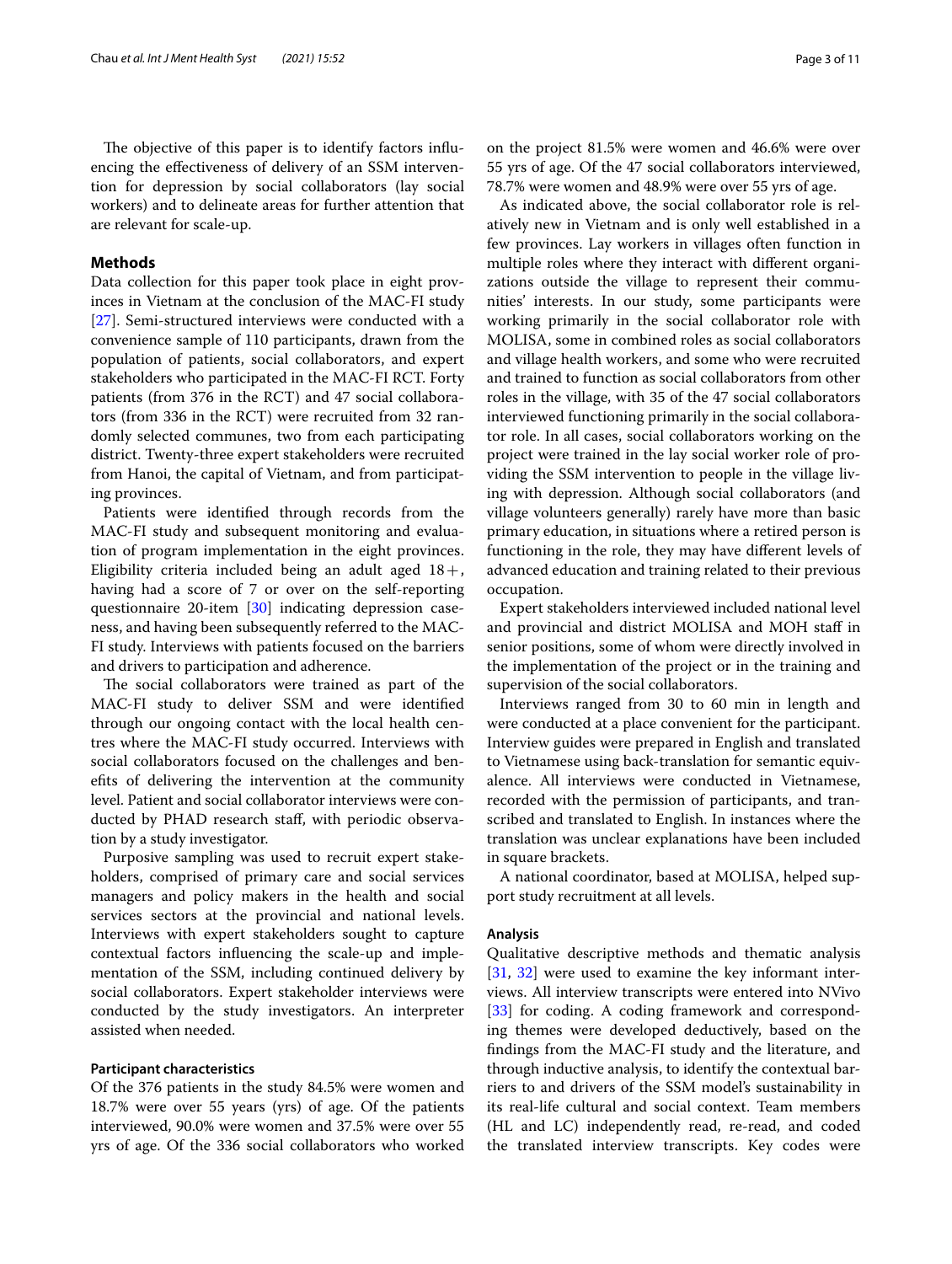identified and captured in a coding guide. Through an iterative process involving numerous rounds of discussion and consultation amongst the team members, the codes were identifed, categorized, and collapsed into larger themes, which were then discussed and agreed upon by the team. To enhance rigor and trustworthiness, an interrater reliability test was performed and the coding process was documented in detail [[34\]](#page-10-20).

All procedures were approved by research ethics boards at Simon Fraser University in Vancouver, Canada [#2016s0604 and 2018s0340] and PHAD in Hanoi, Vietnam [2016/PHAD/MAC-FI-AD-01–01 and 2019/PHAD/ IRIS-01]. Funding for the MAC-FI study was provided by Grand Challenges Canada and some of the follow-up interviews were funded by an implementation grant from the Canadian Institutes of Health Research.

# **Results**

The interviews demonstrated the important role of social collaborators in delivering the intervention. Our analysis identifed a number of benefts and challenges in working with social collaborators identifed by each participant group (patients [P], social collaborators [SC], expert stakeholders [ES]), which are described below. To ensure confdentiality, we have omitted the participant code.

# **The role of social collaborators in the community**

Social collaborators spoke of the importance of their existing relationships with patients in their home communities, as described by a social collaborator from Quang Nam:

*Tat's why around my neighborhood if anyone had any problems or got sick they would fnd me for consultation. So many people feel excited when they see me. I do everything with my heart and kindness. [SC, Quang Nam]*

# Another social collaborator from Khanh Hoa reported:

*The advantage is that I am living in the area and loved by people so when I come, people welcome me very warmly. […] I also tell people that this is a national project that wants to bring health and wellness to the people in both spirit and body, so please allow me to ask some questions for this project. Please tell me so that I can evaluate and send to the senior level, if there is any problem for you in terms of mental health issues, there will be support. People are very honest and happy. [SC, Khanh Hoa]*

This social collaborator spoke of their unique position in the community and how their existing relationships resulted in people being more responsive, encouraging patients to seek help from their local social collaborators when they were ill, and also suggested that the existing relationships facilitated their ongoing work. This contributed to "the community have[ing] more confdence in social collaborators, strengthening their position in the community".

The scope of work that social collaborators were responsible for is best described by a social collaborator from Ben Tre:

*My job is to go to meetings, mobilize self-management. […] I said if she [patient] could not go, I was willing to try to relax with her, leading her to walk with a walking stick. Many times, when she lies down at home, she felt depressed, not wanting to contact anyone. […] So I often came to advocate for and motivate her. […] I calm them down, invite them to be happy, suggest we need to still live, then I ask them some questions. I approach the community and ask for support for the people to overcome their mental illness. I support them with everything, from a piece of cake, or rice. […] I approach and confde with such patients. Seeing me, they are very happy because there is no one to talk to. [SC, Ben Tre]*

Participating in the study also led to the development of incentives and team building for the social collaborators. For example, an expert stakeholder from Thanh Hoa province provided an example of a program innovation where a friendly contest was organized for the social collaborators within and across diferent communities to help them be acquainted with each other and compete to improve the number of people screened:

*Organizing competitions is a custom of the Vietnamese. In these contests, they can directly share their*  experiences and can talk with each other. These con*tests are also chances to connect between diferent residential communities. […] I think that the contest is the efective way of communication and help people know about the project. [ES, Tanh Hoa]*

The contests helped to increase communication and collaboration between social collaborators and helped to increase awareness about the project and mental health and understanding of depression, enhancing trust and improved community connections, supporting their work.

# **The impact of social collaborators on community mental health**

Social collaborators functioned at several levels to deliver SSM. They provided ongoing supportive coaching, including guidance and encouragement on the various tasks described in the *ASW* through regular visits to the patients' homes. This engaged process, possible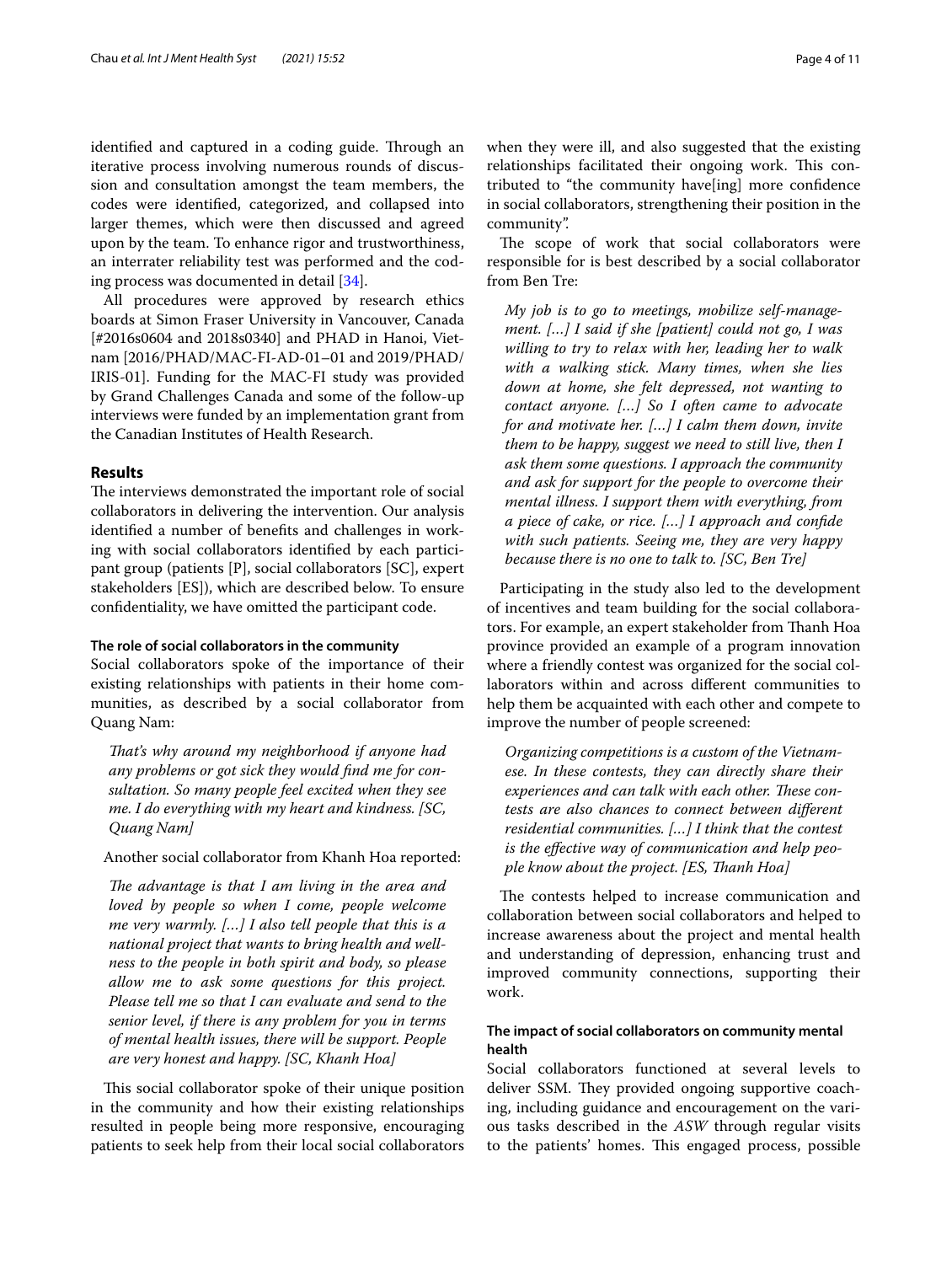because of the established community involvement of the social collaborators, was considered by participants to have contributed to the efectiveness of the intervention. Social collaborators being located at the community level was seen as being conducive to frequent patient visits, which ranged from several times each week, especially in the beginning, to once a month, and helped to build "good relationship[s]". One social collaborator from Quang Nam indicated that "sometimes she [her patient] calls me and wants to hang out, sing karaoke with me." Social collaborators were unanimous in indicating that they dedicated a lot of their time, especially at the beginning of the intervention, to visiting patients. During their visits, they discussed the *ASW*, "encourage[ing] [patients] to fnish the book and learn positive principles," providing suggestions for hobbies to keep patients engaged, such as karaoke or swimming, or simply "talk[ed] to them".

Social collaborators were described as having a particularly important impact on: (1) *increased awareness of mental health in the family and community*, (2) *reduced stigma*, and (3) a *better understanding that depression is treatable*.

As an expert stakeholder in Hanoi explained:

*After knowing their problems, they received materials from social collaborators and they know how to take care [of their] depression. [...] This project helps to raise the awareness of people about depression. […] After being counselled by social collaborators, their patients' families don't have any stigma with depressed people. Before that, they don't know and often have superstition, [believing] that the reason of the problem is ghosts and they look for sorcerers. And now they know what depression is and coordinate with social collaborators. [ES, Hanoi]*

While some patients reported that they and their families had previously attributed mental illness to cultural beliefs about sorcery, the social collaborators helped them to increase their awareness of mental health, supporting "patients' family members to understand and know how to better care for the patients," and that treatment was possible. This awareness and understanding helped to reduce stigma about mental illness amongst patients themselves, their families who serve a variety of important roles in the patients' lives, and in the wider community.

An expert stakeholder in Thanh Hoa province commented on reduced stigma in the community:

The patients who were exposed to the program and *received support from our staf, they have changed signifcantly and the stigma in the community is* 

*also reduced markedly. Previously, some patients were shunned because of several reasons. Firstly, some people think that they might be infected. Secondly, some patients cannot control their behaviors and sometimes can have quarrels. After our project, people have more sharings [shared understanding of mental health]. [ES, Tanh Hoa]*

A patient from Da Nang emphasized they "want the program to be expanded" as they "think it's useful for many people" by highlighting the benefcial impact that increased awareness about mental health and the options to treat and manage depression can have for an individual:

*When someone has conditions that they will be depressed, if they are given this information they will understand, depression is milder. In the past, I used to sit in the corner, there was no contact with anyone, I thought I had cancer and was going to die. [P, Da Nang]*

Social collaborators were recognized for contributing to: (4) *increased help-seeking* and (5) *improved access to care*.

There was *increased help-seeking* amongst the patients arising from the increased mental health awareness in the communities. An expert stakeholder in Khanh Hoa province stated "this year, there are many cases of depression in the area. Last year we also went but we could not fnd any cases, did not cover all the communes, but this year they discovered a lot of people participating in the program." An expert stakeholder from Hanoi provided a reason for the increased number of patients with depression seen in the program:

*Depression patients are instructed by our social col*laborators on how to overcome their situation. They *now know the symptoms of depression in the early stages, and then they will go to commune health centers to seek advice, while before this model [SSM], they don't know what depression is. Depress[ed] people feel more confdent and they know their problems. [ES, Hanoi]*

SSM delivered by social collaborators was described as *improving access to care*, particularly for individuals in rural communities. An expert stakeholder from Thanh Hoa stated that "I just think that this model targets those who are in the early stage of depression and if we can't control depression in the early stage, patients can be much more severe in the level of depression." Social collaborators helped to target depression in the early stages by working closely with community members who they knew to be experiencing social and emotional difficulties,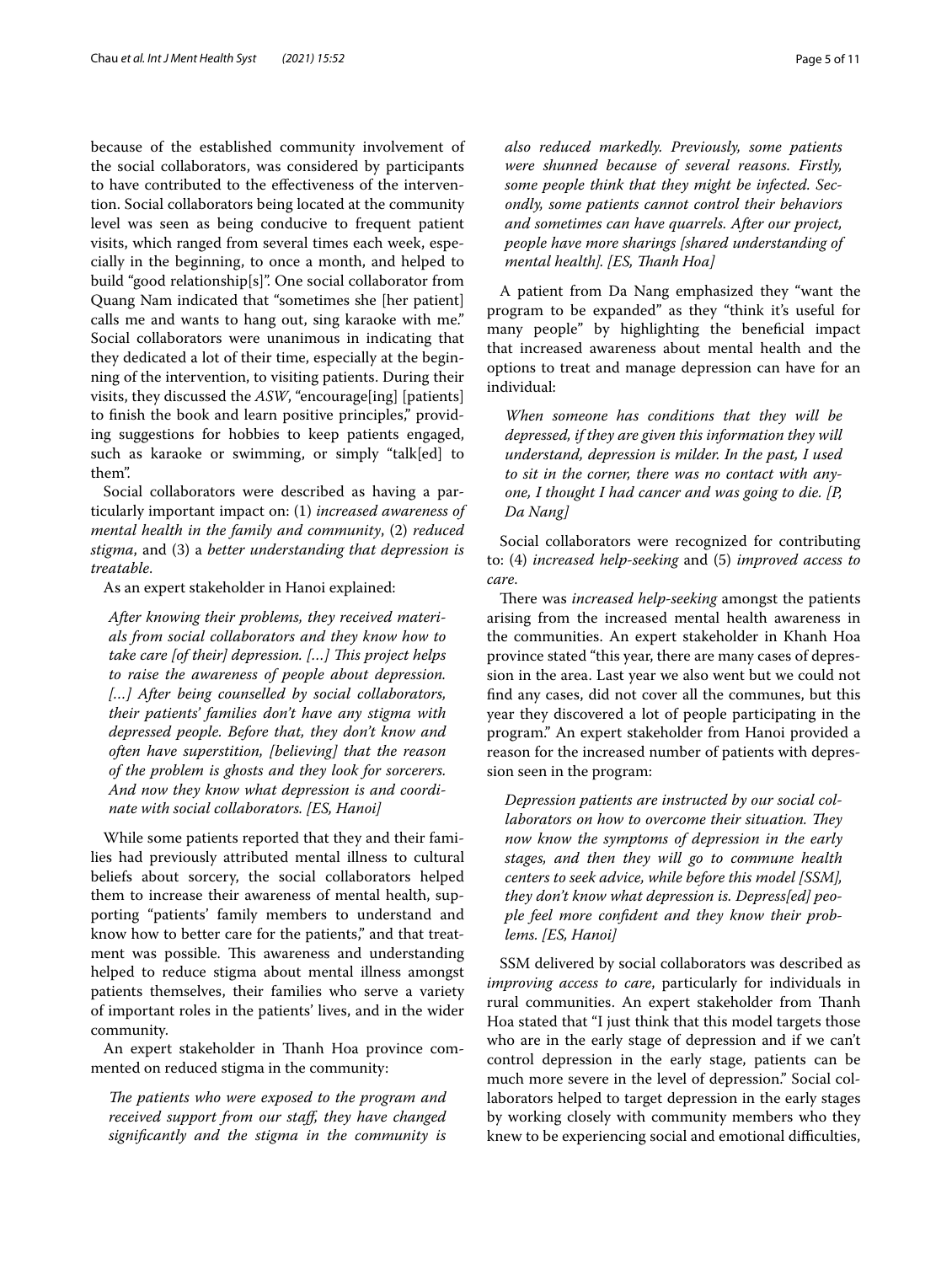and they were able to devote a large amount of time to visiting their patients in their homes. As a patient from Thanh Hoa reported, "In general, since this program began, there are some collaborators who help me every week. I felt better."

## **Challenges for program scalability with social collaborators**

Although the MAC-FI trial [[5](#page-9-4)] demonstrated that a community-based mental health intervention supported by social collaborators results in improved mental health, and this study has identifed which aspects of the social collaborators' role are regarded as having contributed to that outcome, we also identifed factors at the system level that inhibit the full implementation of this intervention.

## *Age*

Age was a complicating factor for social collaborator effectiveness. The age of social collaborators ranged from 37–70, with 46.6% over the age of 55.

While older retirees were well known and respected in communities, which facilitated their ability to gain patients' trust, older age was also associated with difficulties in acquiring the new knowledge required for the intervention. As an expert stakeholder from Quang Ninh indicated, the "collaborators are mainly retirees" who are able to "take advantage of the part-time job", with payment in the form of task-specifc stipends.

Some social collaborators and expert stakeholders acknowledged that older collaborators' "acquisition [of new skills] is limited because of their age". For example, an expert stakeholder from Thanh Hoa commented that, while they recognize qualifed social collaborators without special health training are able to provide efective service, they purposely tried to recruit younger social collaborators to facilitate faster learning and comprehension. This person suggested it was more difficult for social collaborators of an advanced age to learn new information:

*Secondly, as for the selection of social collaborators and communes, we should choose the collaborators who are in the ages that are easy to learn something new. […] If they are capable and are qualifed, they can participate really well. […] In our project, there are medical personnel called village health workers, despite advanced ages, they are still involved but their performances were not good enough. Therefore, when our project continues, the recruitment of collaborators should select those who are qualifed and in a young age to meet the requirements of the program. [ES, Tanh Hoa]*

The challenges were also reported by social collaborators themselves. For example, a social collaborator from Long An stated:

*I think young people like you [referring to the interviewer] are very talented. Old person like me cannot be talented like you. In fact, people said that they would like to see the old doctor, because they are full of experience, but I think there is no experience because the things they have learnt in the past is different from now. Now when I went to big hospital*  like Thong Nhat Hospital, it is full of talented young *doctors, I found that the youth is talented. [SC, Long An]*

Thus, while age and the related experience was definitely an advantage in encouraging trust with communities, our study also suggests that scaling up the intervention might require the development of training programs that are adapted for older learners. Conversely, while young people might learn more quickly, they might not connect as well with patients and may need more training and support to establish trusting relationships with people suffering from depression in the community.

#### *Education and training*

The formal education that social collaborators had previously received was varied. One social collaborator from Quang Nam expressed concern regarding their level of education, "my education level is not high. I talk not well which can make many patients misunderstand." Some social collaborators reported that they had difficulty communicating with patients and perceived this to be due to their limited education level. An expert stakeholder from Quang Ninh reported that education in "the remote areas sometimes ends only in the ninth grade." Another expert stakeholder from Thanh Hoa indicated:

*As for the difculties, staf working in the villages have diferent levels of education and diferent age. For example, the number of village health workers fnishing college is quite low. […] Because of the different levels of education, the screening of patients is diferent among diferent staf. [ES, Tanh Hoa]*

The absence of formal education among the social collaborators was seen by some as contributing to differences in patient trust. One expert stakeholder from Quang Nam said, "there are a lot [of] collaborators [with] whom patients didn't want to cooperate. Quang Nam still lacks a professional collaborators system in the community. There are a lot of issues in this project because we just could mobilize village staf."

Similarly, pre-existing training and skills of the social collaborators, while varied, was also limited, which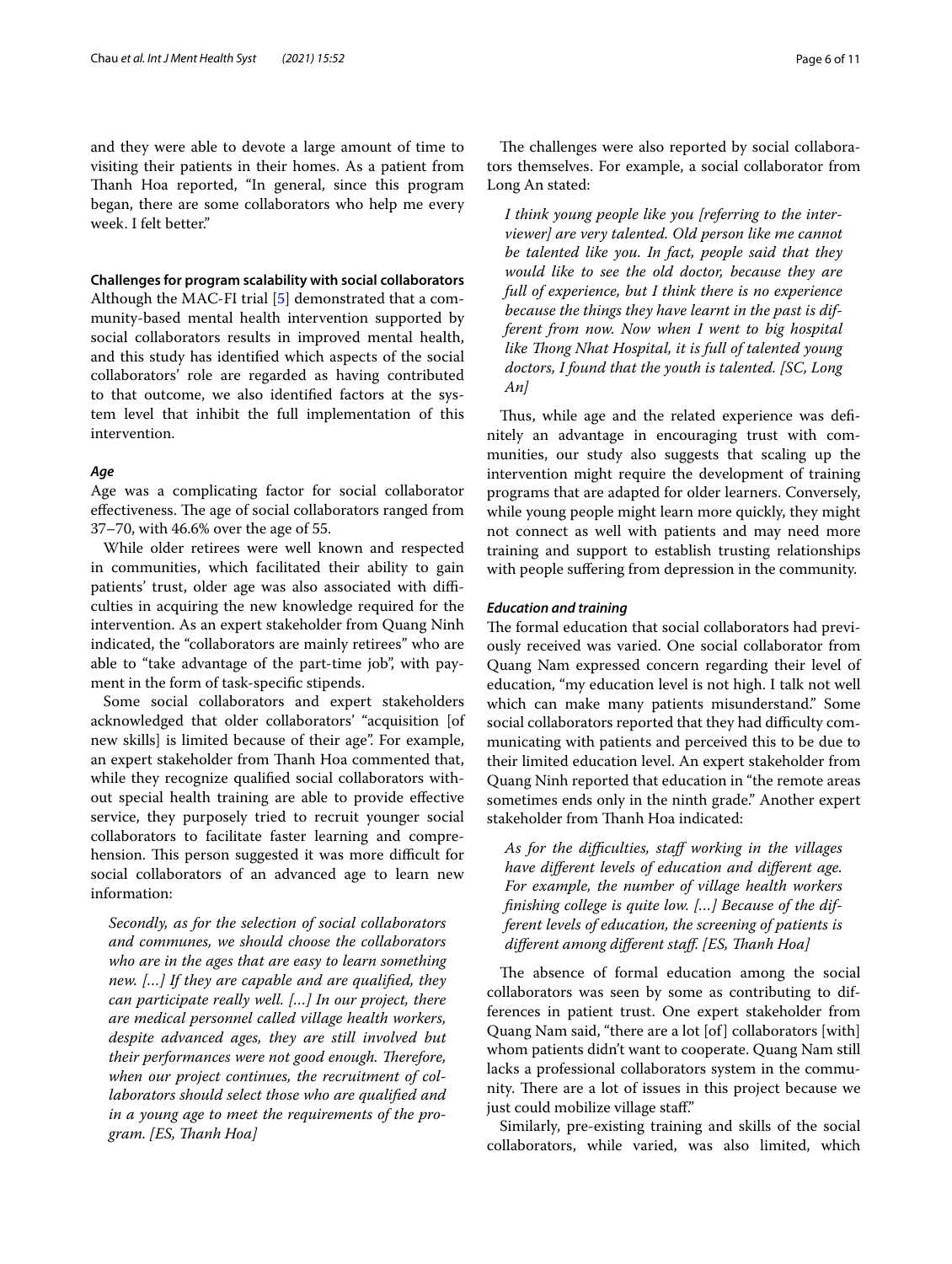contributed to challenges in delivering the intervention. This is not surprising considering that many were retirees with no specialized training prior to the study, with a number of social collaborators indicating their previous responsibilities as "just farming," "housewife," "work[ing] in the countryside and sell[ing] rice", "garden[ing]", and being "a soldier". This is compounded with "limited" and "short-term training programs" that could result in barriers to implementation. Similar to the challenges associated with age, the introduction of a professional development program for social collaborators, geared to their level of formal education, would further support the scalability of this intervention.

# **Contextual factors infuencing scalability of working with social collaborators**

There were additional challenges highlighted by participants arising from a lack of policy and regulation for social collaborators around their roles and responsibilities, training and supervision received, and remuneration.

#### *Roles and responsibilities*

Social collaborators had to juggle numerous work and personal responsibilities, such as harvesting. An expert stakeholder from Hanoi stated that the main barrier they saw to the project's scalability was the workload of the social collaborators: "They are working for the project but when it comes to the time for harvesting, they don't have enough time to go to the house to ask and screen patients," which leads to high turnover. An expert stakeholder from Quang Ninh similarly reported, "the capacity of a collaborator is limited because they have too much work". This was emphasized by a social collaborator from Quang Nam: "I just want to talk about the collaborators, they were enthusiastic, but they did not have time."

#### *Training*

Training available to social collaborators was variable across provinces. One expert stakeholder from Thanh Hoa indicated, "in addition to the training programs from the Institute of Population, Health and Development, we also have many other training programs related to this problem such as training programs from DOH [Department of Health]. In our center, we also have training programs for our staff." This was not reflected consistently across the province or in other provinces. One expert stakeholder from Thanh Hoa pointed out, "there are some limits in their training programs and their implementation of the screening questionnaire" and "they just received short-term training programs".

DOH officials were also concerned about the social collaborators' lack of "knowledge about medicine" that "hindered their ability to deliver the intervention and their patients' trust in them". This resulted in patients at times "discriminat[ing] [against] the collaborators and closing their doors" as they were not receptive to their services, with a number indicating they instead preferred "treatments with medicine" or "the hospital", highlighting the point that some patients prefer a provider they perceive as an expert, which fts with a more medical model of mental health care.

In our study, province-level social workers provided most of the supervision for the social collaborators. However, at a country level, supervision varied across provinces and communes as the capacity among the social workers also difered, emphasizing the need for enhanced training for both social collaborators and the social workers supporting them. As suggested by an expert stakeholder from Thanh Hoa:

*Additionally, in order to have efectiveness for patients, it could be necessary to have training programs for provincial supervisors and collaborators, which are not one- or two-days training sessions as*  we did. The training programs should be long-term *training because [increasing knowledge][…] cannot be [achieved] in one or two days. [ES, Tanh Hoa]*

#### *Payment*

Social collaborators received a small stipend from the project of approximately 30,000 VND [equivalent to roughly CAD\$1.70] per patient. Although the amount of the stipend was determined by MOLISA staff as consistent with other stipends provided to social collaborators and village health workers, respondents indicated this was "not commensurate with their efort" given their frequent patient visits. Despite the fact that social collaborators "work because of the passion", a lack of, or insuffcient, payment poses a particular problem considering that social collaborators often "have many things to do" and would need to prioritize tasks that provide a living.

An expert stakeholder from Thanh Hoa said, "Because the funding spent to support collaborators is still limited, they are not very enthusiastic about our activities." The lack of core salary funding from government, combined with a lack of coverage by health insurance programs for mental health services, may not provide sufficient motivation for this provider group. This will be a challenge for sustainability, as a model dependent on a system of volunteers is unlikely to be sustainable [[35](#page-10-21)]. As an expert stakeholder from Khanh Hoa stated bluntly, "They are very enthusiastic now, but if they have money they will be more enthusiastic."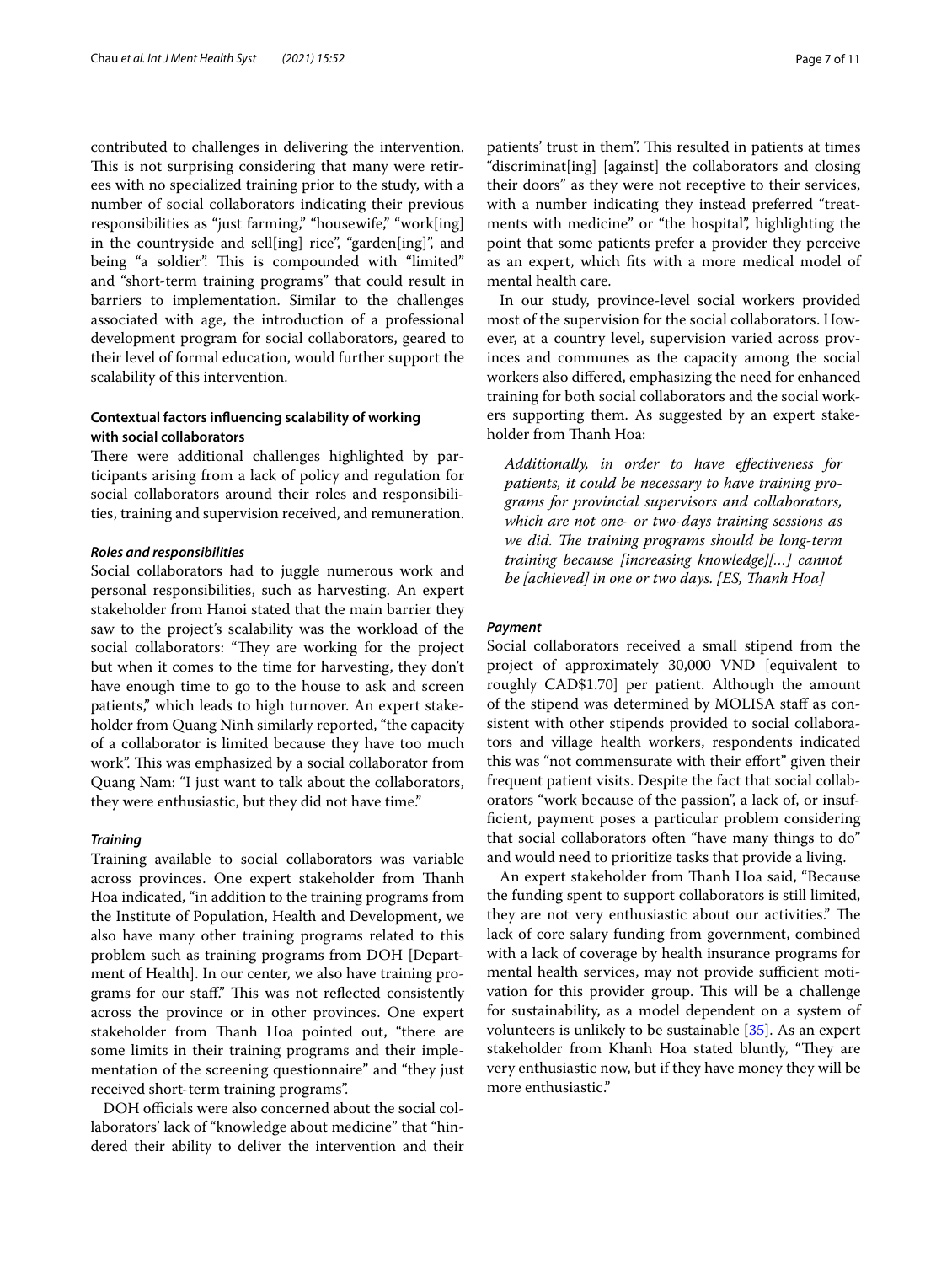#### *Support from government*

As noted by an expert stakeholder from Hanoi: "The second weakness of this project is the coordination between multiple sectors such as health sector, education and mass organizations because sometimes our social collaborators cannot take the responsibility to do all the things and they need to transfer their jobs to other sectors." Improved coordination between sectors would provide clarity on their role.

The overarching challenge to working with social collaborators, not just to deliver SSM but more broadly, is the fact that "there is no policy about social work," as reported by an expert stakeholder from Quang Nam. Without a social work policy that clearly defnes their roles and responsibilities, training and supervision available, and payment, there will be challenges to their full engagement and integration into the health system. The social collaborators' broad scope of work was undefned and unregulated, which can impact quality of care and potentially lead to disempowerment. These factors may have contributed to the high turnover rate of social collaborators that was observed.

# **Discussion and recommendations**

Social collaborators can play an integral role in tasksharing models of delivery of efective mental health care and social support to adult populations in community-based settings in Vietnam. Studies have reported that trained non-specialist providers in primary care clinics helped to reduce depressive symptoms in adults [[36](#page-10-22)] and improve outcomes for depression, post-traumatic stress disorder, and alcohol use disorder [\[37](#page-10-23)] in LMICs. The MAC-FI study demonstrated that, despite the challenges identifed, lay social workers (social collaborators) can provide efective social support to improve mental health care via SSM to those with mild to moderate depression, with training and supervision from a social worker [[27\]](#page-10-13).

Social collaborators helped to overcome the challenge of low help-seeking for depression [[38\]](#page-10-24), fostering trust and engagement, highlighting the importance of improved communication and advocacy in the communities to increase mental health awareness. Their dedication to visiting patients on a regular basis resulted in improved access to care. However, successful implementation, scale-up, and sustainability of the SSM model delivered by social collaborators will require a number of key contextual factors to be addressed. These include training and supportive supervision, regulation defning scope of work and remuneration, and policy support from government.

#### **Training and supervision**

There is a need to engage the social services sector to provide ongoing training for social collaborators to deliver the intervention and for more experienced and better trained social workers to provide training and supervision [\[13](#page-10-1)]. While the social collaborators who participated in our study received on-the-job training in areas specifc to the implementation of SSM, enhanced training and supportive education in the general areas of health promotion and disease prevention may help increase social collaborator satisfaction, and reduce burnout and turnover [[39\]](#page-10-25). Enhanced and ongoing "booster" training to improve knowledge and build practical skills for delivering community-based mental health care will likely provide future employment opportunities for social collaborators, indirectly strengthening their social and family status.

Supervision is a crucial aspect to supporting social collaborators in their work and keeping them motivated and engaged [[13](#page-10-1), [40](#page-10-26)]. A social support model, wherein the usual providers such as social workers provide ongoing supervision for social collaborators, was shown to be necessary [[41\]](#page-10-27). A sustained task-sharing model requires better trained social collaborators, with consistent support and supervision by social workers to provide oversight for quality assurance.

Although not addressed in our studies, mobile health (mHealth), an advancing feld that has been shown to improve healthcare delivery in resource-limited settings [[42,](#page-10-28) [43](#page-10-29)], has been suggested as a viable method for delivering the required training and supervision. Supports could include online courses, training through mobile screening applications, or online booster coaching to further improve the quality of services while reducing costs of training  $[44, 45]$  $[44, 45]$  $[44, 45]$  $[44, 45]$ . There are, however, some key considerations to address, including IT literacy among lay health workers, cellular network coverage and electricity access, and phone credit fnancing [\[45\]](#page-10-31).

# **Acceptability of social collaborators by patients and the community**

The three stakeholder groups reported numerous community benefts of social collaborators delivering the SSM intervention, including increased awareness of mental health in the family and community and improved access to care. However, a number of stakeholders reported some patients preferring a provider whom they perceived as a medical expert over a social collaborator, which is a reflection of the preference of some individuals for a more medical model. This may be a barrier to some patients seeking help from a social collaborator but results showed patients predominantly appreciated the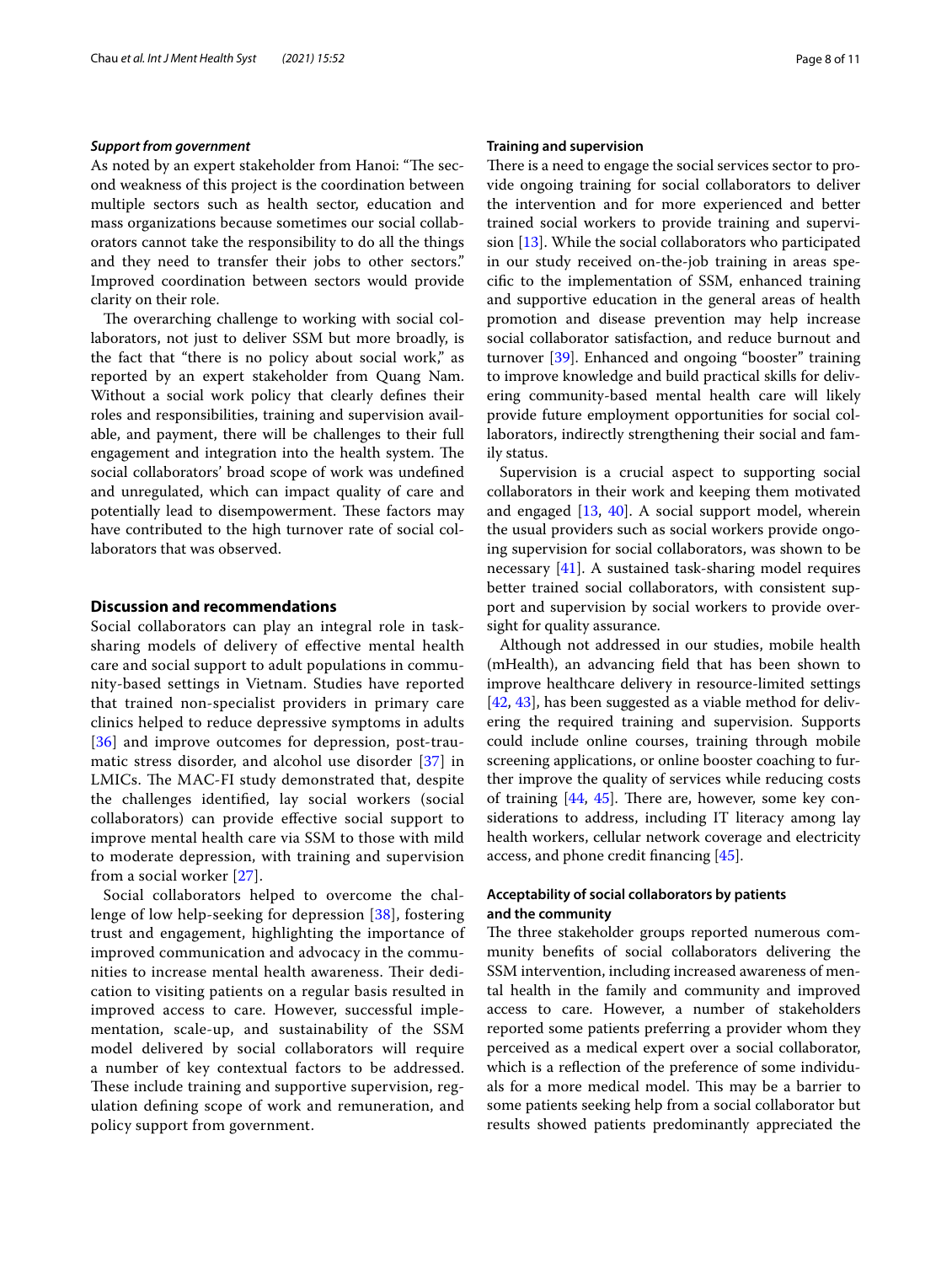support they received from social collaborators and were willing to seek help and learn skills from them.

#### **Regulation defning scope of work and remuneration**

Consistent with the literature on lay health workers emphasizing the added burden of delivering additional health services onto their existing workload [\[39](#page-10-25)], social collaborators are inadequately compensated and overburdened with multiple responsibilities. Regulation, which will require increased coordination and collaboration between MOH and MOLISA, is needed to improve policies on scope of work, training, and remuneration. Other studies have argued that remuneration is a crucial aspect to scale-up and sustainability as task-sharing cannot be sustained only by a system of volunteers who do not receive fair compensation supporting their livelihood [[35\]](#page-10-21). A key motivation for lay health workers including social collaborators is alleviation from poverty [\[23](#page-10-9)], which can result in the possible exploitation of the poor for frequently unpaid, almost invariably under-paid and at times specialized work that should be funded by government. Regulation is also required to fully integrate social collaborators into health and social systems that overlap in provision of mental health care. Working with government to implement policy change will be key to improving community-based depression care in Vietnam, which requires fexibility and an understanding of the realities of changing contexts, including the economic and health systems consequences of the ongoing COVID-19 pandemic. Findings from MAC-FI can provide strategic opportunities for engagement in policy development for enhanced mental health services in Vietnam.

#### **Support from government**

To facilitate the task-sharing process and to support improved overall mental health service delivery in Vietnam, referral processes between the social (MOLISA) and health (MOH) sectors need to improve to enable timely and appropriate care for individuals with more severe depression. Inter-ministerial collaboration remains a challenge in Vietnam, as in many other countries, and will be necessary to promote efective referral pathways and continuity of care [[21](#page-10-32)].

While a focus on sustainability is a primary recommendation in the context of task-sharing [[9\]](#page-9-8), it is challenging in practice  $[46]$ . There is a need for better understanding of the factors that infuence scale-up and sustainability of task-sharing in mental health [\[47](#page-10-34)].

## **Strengths, limitations and future directions**

Although this study focused specifcally on task-sharing to improve depression services, the barriers and drivers mentioned could apply, as indicated in the literature, to

other health issues in Vietnam and other LMICs. The descriptive and thematic analyses provide an insight into the work of social collaborators via task-sharing in the context of delivering a SSM intervention to improve community-based depression services in Vietnam. The research team is currently examining the scale-up process in real time and in the real-world context in an implementation study.

Social collaborators were chosen based on their established relationships and leadership within the community, resulting in a convenience sample. Thus, we were not able to control for any characteristics of the social collaborators, as mentioned in the results section, resulting in substantial variability in their age, education, and pre-existing training and skills. In addition, because they were essentially volunteers who were paid a small stipend, we were not able to systemize their involvement and delivery of the intervention.

Although this study did not include a cost–beneft analysis, the team plans to conduct one for scale-up and sustainability of SSM delivered by social collaborators, including training of social workers to provide supervision and quality assurance, supporting staf, and turnover. Additionally, amidst current funding constraints, the team plans to expand the reach of SSM in rural communities by conducting a pilot examining the feasibility and cost-efectiveness of training social collaborators using smartphones and delivering SSM virtually via a mobile app.

# **Conclusions**

Engagement of social collaborators (lay social workers) to deliver the SSM intervention has important implications for improving availability of, and access to, depression care in Vietnam. Despite the challenges identifed here, the SSM intervention demonstrated signifcant improvement for patients  $[27]$  $[27]$ . This model, involving social collaborators, can help fll a critical gap in care for mild to moderate depression in Vietnam and other low-resource contexts. By offering accessible and low-cost depression care in rural communities where services are often unavailable, SSM, delivered by social collaborators, is reported to have helped to increase mental health awareness and reduce social marginalization and stigma in patients and their communities in Vietnam.

However, there are several key systems-level contextual challenges to increased participation by, and sustainable integration of, social collaborators, which require the development and implementation of contextspecifc policies [\[24\]](#page-10-10) that regulate their work, including a manageable workload within clearly defned roles and responsibilities, training and supervision received, and appropriate remuneration. The social collaborator role is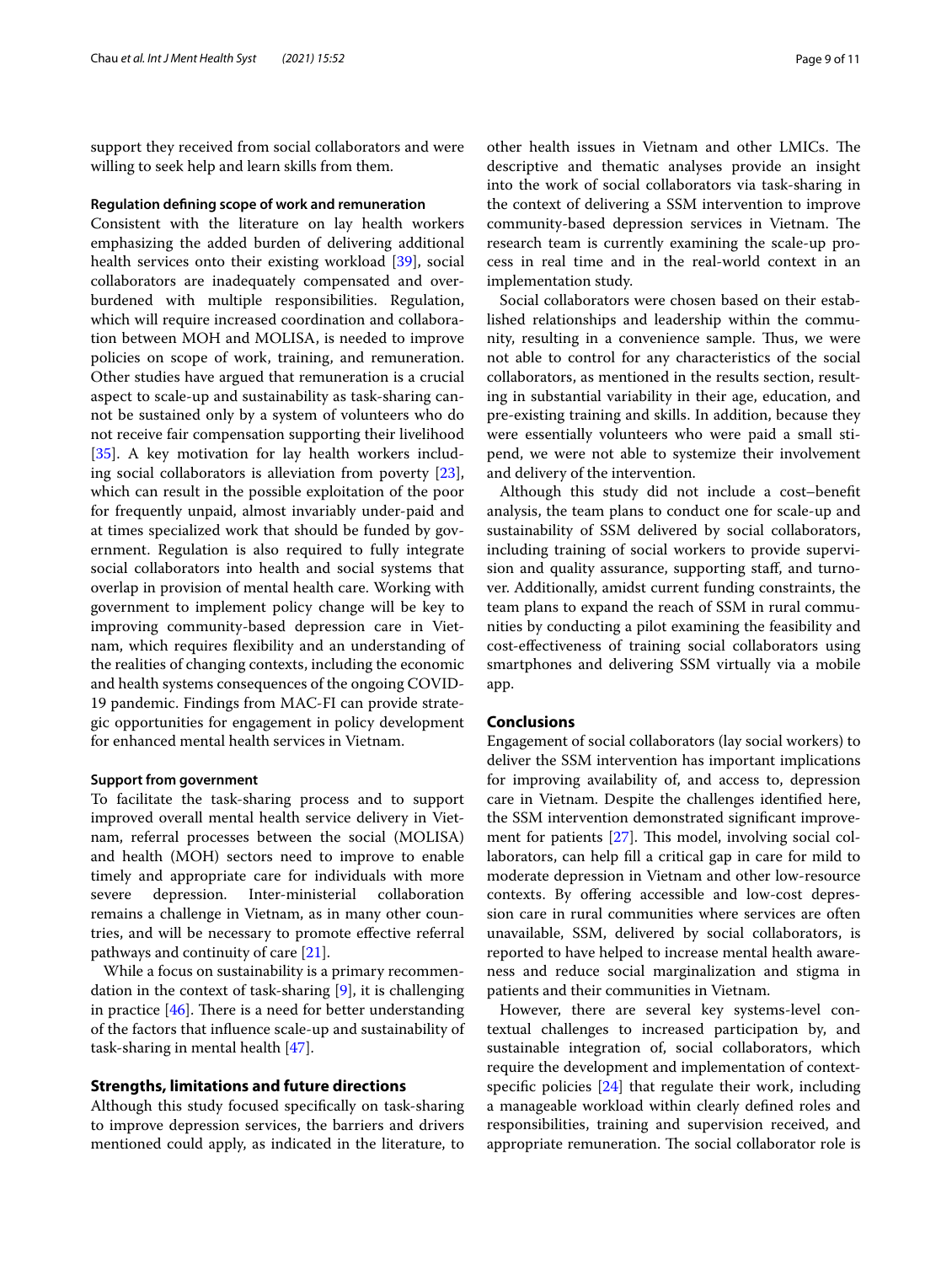new in Vietnam and will need to be expanded and supported if a social support approach to community mental health embedded more in a social work rather than medical model is to further develop. This model has substanstial potential for mental health and psychosocial support in low resources settings, and futher analysis and studies to determine if this model can be translated into other LMICs is needed.

Similarly, the World Health Organization has recently called for a further examination of cross-cutting contextual factors including management and supervision, training, accreditation and regulation, and motivation and remuneration that support global scale-up and sustainability of lay health workers  $[23, 48]$  $[23, 48]$  $[23, 48]$ . The involvement of both the health (MOH) and social services (MOLISA) sectors was crucial to the success of MAC-FI, helping to contribute to more coordinated, rather than siloed, approaches to mental health care provision. Sustained engagement and change involving both sectors to develop and implement policies to regulate social collaborators, defne their scope of work, provide adequate remuneration, and fully integrate them into health and social systems will contribute to overall health systems strengthening.

#### **Abbreviations**

LMICs: Low and Middle-Income Countries; MOH: Ministry of Health; MOLISA: Ministry of Labour, Invalids and Social Afairs; MAC-FI: Mental Health in Adults and Children-Frugal Innovations; RCT: Randomized control trial; PHAD: Institute of Population, Health and Development; SSM: Supported Self-Management; ASW: Antidepressant Skills Workbook; P: Patients; SC: Social collaborators; ES: Expert stakeholders; DOH: Department of Health.

#### **Acknowledgements**

We wish to thank all the study participants (patients and providers) for their time and participation in the study, and the stakeholders for their expertise and ongoing support. We wish to thank Grand Challenges Canada and the Canadian Institutes of Health Research for funding support, and the Ministry of Labour, Invalids and Social Afairs for their contribution.

#### **Authors' contributions**

LC contributed to management of the study, data collection, interpretation of results, literature review, and led the preparation of the manuscript. JM contributed to the design of the study, to drafting the grant application, interpretation of results, and writing of the manuscript. VCN is the co-principal investigator of the study. He contributed to the study design, grant application, implementation of the study, data collection and interpretation of results. HL contributed to the literature review, interpretation of results, and review and preparation of the manuscript. HK provided local project administration, and contributed to the implementation of the study and data collection. TT provided local project administration, and contributed to the implementation of the study and data collection. HM contributed to the design of the study, grant application, interpretation of results, and review of the manuscript. JON is the co-principal investigator of the study. He contributed to the study design, grant application, implementation of the study, data collection, interpretation of results, and writing of the manuscript. All authors read and approved the fnal manuscript.

#### **Funding**

The study was funded by Grand Challenges Canada (with matched funds provided by MOLISA) and the Canadian Institutes of Health Research.

#### **Availability of data and materials**

The datasets generated and/or analysed during the current study are being stored in Simon Fraser University's RADAR research data repository. Access to the datasets is available to members of the study team.

#### **Declarations**

#### **Ethics approval and consent to participate**

Procedures were approved by the Research Ethics Board of Simon Fraser University in Vancouver, Canada [#2016s0604 and 2018s0340] and the Institutional Review Board of the Institute of Population, Health and Development in Hanoi, Vietnam [2016/PHAD/MAC-FI-AD-01–01 and 2019/PHAD/IRIS-01]. All participants provided consent to participate in the study.

#### **Consent for publication**

Not applicable.

#### **Competing interests**

The authors declare that they have no competing interests.

#### **Author details**

<sup>1</sup> Faculty of Health Sciences, Centre for Applied Research in Mental Health and Addiction, Simon Fraser University, 515 West Hastings Street, Vancouver, BC V6B 5K3, Canada. <sup>2</sup> Department of Psychiatry, Faculty of Medicine, University of British Columbia, Mood Disorders Centre, 2255 Wesbrook Mall, Vancouver, BC V6T 2A1, Canada.<sup>3</sup> Institute of Population, Health and Development, 14th level, ICON4 Tower, 3 Cau Giay Street, Hanoi, Vietnam. <sup>4</sup> Global and Cultural Mental Health Unit, Centre for Mental Health, Melbourne School of Population and Global Health, 207 Bouverie Street, Carlton, VIC 3053, Australia.

## Received: 23 September 2020 Accepted: 22 May 2021 Published online: 29 May 2021

#### **References**

- <span id="page-9-0"></span>1. Vigo D, Thornicroft G, Atun R. Estimating the true global burden of mental illness. Lancet Psychiatry. 2016;3(2):171–8.
- <span id="page-9-1"></span>2. Minas H, Lewis M. Mental Health in Vietnam. In: Minas H, Lewis M, editors. Mental Health in Asia and the Pacifc: Historical and Cultural Perspectives. Boston: Springer US; 2017. p. 145–61.
- <span id="page-9-2"></span>3. Thai N, Int N. Mental health literacy: knowledge of depression among undergraduate students in Hanoi Vietnam. Int J Ment Health Syst. 2018;12:19. <https://doi.org/10.1186/s13033-018-0195-1>.
- <span id="page-9-3"></span>4. Kohn R, Saxena S, Levav I, Saraceno B. The treatment gap in mental health care. Bull World Health Organ. 2004;82(11):858–66.
- <span id="page-9-4"></span>5. Murphy J, Goldsmith CH, Jones W, Thi Oanh P, Cong NV. The efectiveness of a Supported Self-management task-shifting intervention for adult depression in Vietnam communities: study protocol for a randomized controlled trial. Trials. 2017;18:209.
- <span id="page-9-5"></span>6. Hong-Ng C, Thai Than P, La Duc C, Van Than Q, Van Dieu C, Director C. The national community mental health care project in Vietnam: A review for future guidance. Australas Psychiatry. 2011;19:2. [https://doi.org/10.3109/](https://doi.org/10.3109/10398562.2011.563308) [10398562.2011.563308](https://doi.org/10.3109/10398562.2011.563308).
- <span id="page-9-6"></span>7. Kakuma R, Minas H, van Ginneken N, Dal Poz MR, Desiraju K, Morris JE, et al. Human resources for mental health care: current situation and strategies for action. Lancet. 2011;378(9803):1654–63.
- <span id="page-9-7"></span>8. Patel V, Araya R, Chatterjee S, Chisholm D, Cohen A, De Silva M, et al. Treatment and prevention of mental disorders in low-income and middleincome countries. Lancet. 2007;370(9591):991–1005.
- <span id="page-9-8"></span>9. World Health Organization. Task shifting: Global recommendations and guidelines. World Health Organization. 2011. [https://www.who.int/workf](https://www.who.int/workforcealliance/knowledge/resources/taskshifting_guidelines/en/) [orcealliance/knowledge/resources/taskshifting\\_guidelines/en/](https://www.who.int/workforcealliance/knowledge/resources/taskshifting_guidelines/en/). Accessed 15 July 2019.
- <span id="page-9-9"></span>10. Barnett ML, Gonzalez A, Miranda J, Chavira DA, Lau AS. Mobilizing community health workers to address mental health disparities for underserved populations: a systematic review. Adm Policy Ment Heal Ment Heal Serv Res. 2018;45:195–211.